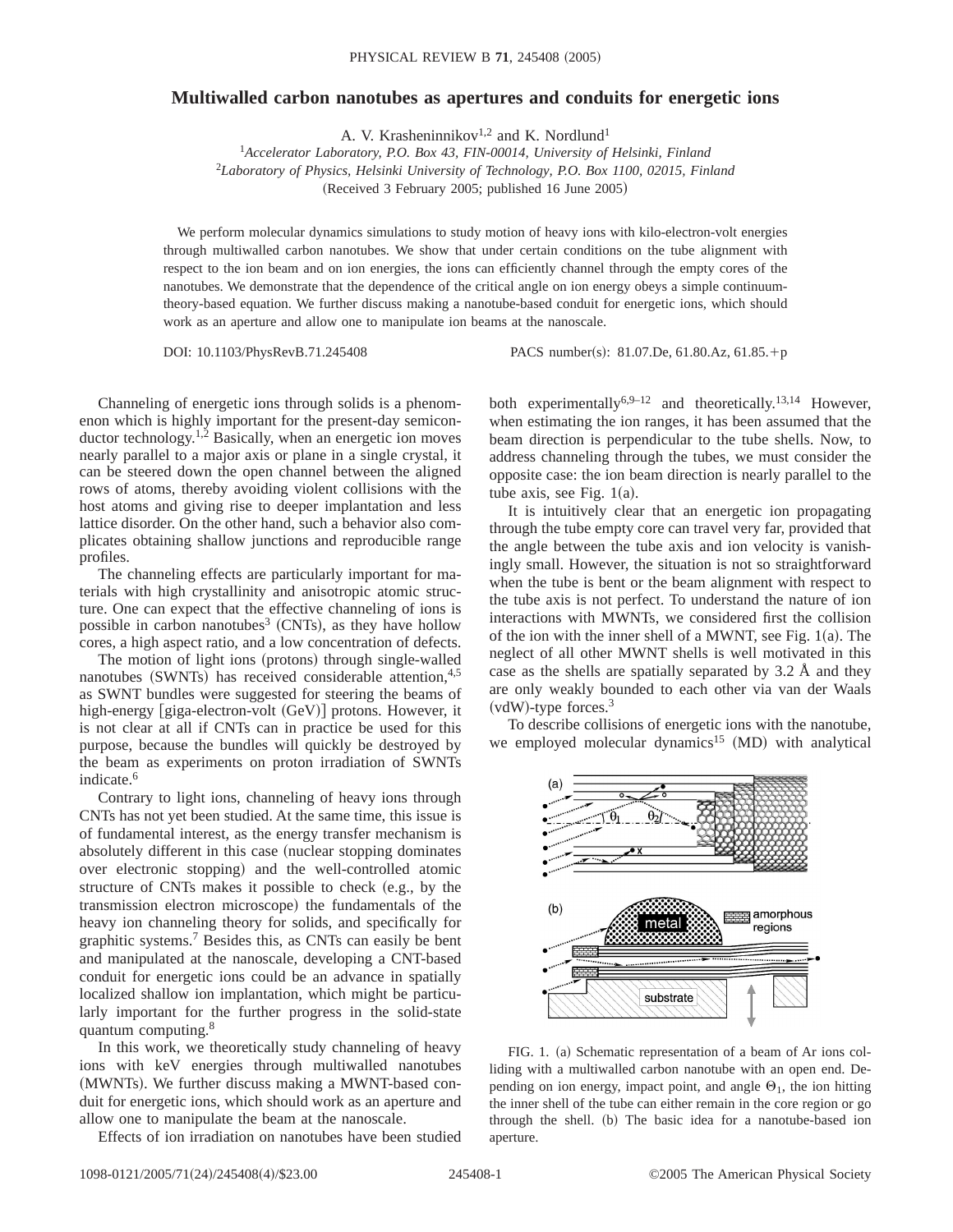potentials. The MD method can describe well both chaotic and coherent many-body atomic collisional processes<sup>16</sup> and it has been demonstrated to reproduce very accurately experimental channeling results in Si.17 The simulation method has been described at length in other publications<sup>13,14</sup> and therefore we present here only the details essential for this study. To model carbon-carbon interactions, we used the Brenner II interatomic potential.<sup>18</sup> We chose Ar as the typical heavy ion. The interaction between Ar ions and C was modeled with the Ziegler-Biersack-Littmark universal repulsive potential.<sup>19</sup> A very large cutoff range of 4  $\AA$  was used for the  $Ar-C$  interaction, as we found that shorter cutoff ranges effected the results. We did not account for the electronic stopping as the ion energies considered were low and the nuclear slowing down completely governed the collisional phase. Besides this, the electron density in the MWNT cores is very low. We considered both zero and finite (room) temperatures.

We started with the following question: What happens during the collision of an Ar ion with a SWNT and how does the ion trajectory depend on the ion energy *E* and the incidence angle  $\Theta_1$  [the angle between the tube axis and the original ion velocity vector, see Fig.  $1(a)$ ? We considered ions with energies of 0.1–20 keV and  $\Theta_1 = 8^\circ - 20^\circ$ . For each ion energy and angle we simulated 100 impacts and collected the statistics. The polar angle (the projection of the ion velocity vector onto the plane perpendicular to the tube axis) and the impact points were randomly chosen. To understand the role of the tube atomic structure we considered  $(10,10)$ armchair,  $(17,0)$  zigzag, and  $(12,8)$  chiral SWNTs with diameters of 1.3–1.4 nm.

We found that at low energies the ion is always bounced back by the wall without creating any damage to the tube. At higher energies the ion can sputter 1–4 carbon atoms from the tube, but it still remains inside the tube, as schematically shown in Fig. 1(a). At a certain energy  $E_{dc}$  (the dechanneling energy—the maximum energy for channeling; in practice, we defined  $E_{dc}$  as an energy at which the ion remains inside the tube with a probability of 95%) which depends on  $\Theta_1$ , the ion goes through the wall. The probability of dechanneling (the number of dechanneled ions per incident ion) as a function of ion energy is shown in Fig. 2 for the zigzag SWNT. It is seen that  $E_{dc}$  is critically dependent on the angle, but even when ion energy is higher than  $E_{dc}$ , the ion has a finite probability to stay inside the tube after the collision.

We obtained qualitatively similar results for the armchair and chiral tubes. Using the data presented in Fig. 2, one can plot *Edc* versus the angle, or the other way around, one can present the maximum, or critical, angle  $\psi_c$  as a function of ion energy, see Fig. 3. The results for zigzag and chiral tubes are very close to each other. However, as seen from Fig. 3, for a given angle the ions start penetrating through the armchair tube at lower energies than for other SWNTs. This can be associated with the orientation of the graphene network with respect to the ion beam direction. For armchair SWNTs, the  $C-C$  bonds are oriented perpendicular to the ion beam, see the inset in Fig. 3. Due to a larger projected distance between the atoms in the armchair tubes, the ion can more easily go through the middle of the bond than in all other SWNTs.



FIG. 2. (Color online) Dechanneling probability as a function of Ar ion energy at different angles of incidence  $\Theta_1$  for a zigzag (17,0) SWNT.

The simulations results shown in Fig. 3 can be described by a universal curve fit to the data. We found that the results can well be reproduced by an equation  $\psi_c = \text{const}/\sqrt{E}$ , see also Fig. 3. This is in line with a general equation<sup>1</sup>  $\psi_c = \sqrt{U(r_c)/E}$ , where  $U(r_c)$  is the ion potential energy at the critical approach distance  $r_c$ . The latter equation has been derived within the framework of the continuum theory of channeling, and it is of limited validity (see, e.g., Ref. 1, and references therein), as only one row or plane of atoms is taken into account to calculate  $\psi_c(E)$ . However, the open structure of SWNTs motivates well this approximation for evaluating the critical angle.

Because lattice vibrations play a significant role in ion channeling,<sup>1</sup> we further simulated collisions of Ar ions with nanotubes at room temperature. The critical angle as a function of ion energy is shown in Fig. 3 at room temperature for the chiral SWNT. As expected, for a given  $\Psi_c$  finite temperatures resulted in a decrease in maximum ion energies, but the



FIG. 3. (Color online) Critical angle as a function of ion energy for nanotubes with various chiralities. The dashed line is a fit to the data. The inset shows the orientation of the armchair and zigzag nanotube atomic network with respect to the ion beam direction.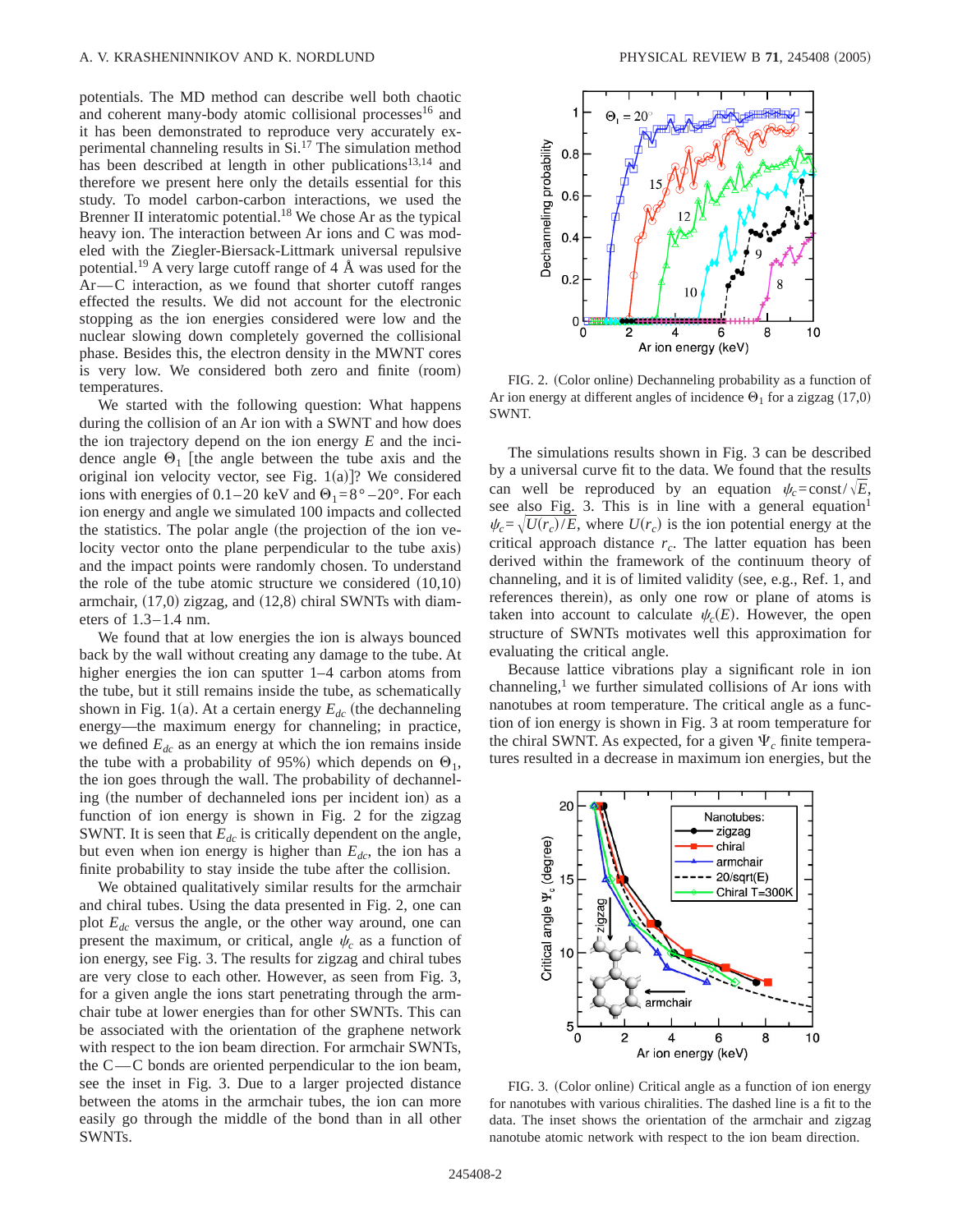

FIG. 4. (Color online) Scattering angle  $\Theta_2$  as a function of ion energy at different angles of incidence  $\Theta_1$  for various SWNTs. The inset shows the atomic networks of armchair (A), zigzag (Z), and chiral  $(C)$  SWNTs. Finite angles between the rows of atoms and ion trajectories increase ion scattering angles in chiral nanotubes.

effect was small—about 10%–20% of the corresponding values at  $T=0$ . Qualitatively the same results were obtained for other tubes considered. The relatively weak influence of finite temperatures can be understood in terms of small atom vibration amplitude as compared to the inner diameter of the tubes.

The next highly important issue to be addressed is the average scattering angle  $\Theta_2$  of the ion, see Fig. 1. One can expect that an ion propagating through the MWNT core will collide many times with the inner wall of the MWNT. Thus, if  $\Theta_2$  quickly grows after each impact, this should inevitably result in ion dechanneling.

Figure 4 shows  $\Theta_2$  as a function of ion energy at different  $\Theta_1$  for various SWNTs. It is evident that for armchair and zigzag tubes  $\Theta_2 - \Theta_1$  at smaller values of  $\Theta_1$  and lower energies, when the energy losses are small, which means that the ion trajectories are nearly reversible.<sup>20</sup> However, at larger angles of incidence ( $>10^{\circ}$ ),  $\Theta_2 > \Theta_1$ , as the ion loses a substantial part of its kinetic energy and thus it is not possible to reverse the ion path.

For chiral tubes  $\Theta_2$  is always larger than  $\Theta_1$ . The reason for that is clear from the inset in Fig. 4 showing the atomic networks of armchair  $(A)$ , zigzag  $(Z)$ , and chiral  $(C)$  SWNTs. In chiral tubes, the rows of atoms are not parallel to the ion direction, which gives rise to enhanced scattering and energy losses. This result indicates that effective channeling of heavy ions is possible only through achiral tubes. Finite temperatures were found to slightly increase scattering angles (by 1%–4% at  $T=300$  K). We received similar results for the ions colliding with flat graphene planes.

Because for ion energies lower than  $E_{dc}$ , the ion trajectories are close to reversible, the number of collisions governed by the total length of the tube will determine the ion energy at the output from the other tube end and set the lower limit on the initial energy of the ion to go through the tube of a given length. As our simulations indicate, energy losses at  $E=E_{dc}/2$  are 0.05–0.1 keV per single collision. Assuming that  $\Theta_2 = \Theta_1$  one can estimate the averaged number of collisions and the final energy of the ion. For example, if  $\Theta_{ini}=8^{\circ}$  and  $E_{ini}=12$  keV, the ion should go through a micron-long SWNT with an inner diameter of *d*=1.5 nm and have at least 7 keV at the output from the other end of the tube.

As mentioned above, in our simulations we did not account for the electronic stopping of the ions, as in the energy range considered the nuclear stopping dominates. For higher ion energies, when the electronic effects become more important, our model can be augmented with the formalism developed in a recent work<sup>21</sup> on propagation of particles through cylindrical nanochannels. In that work, the interaction of ions and neutral particles with the channel was modeled within the framework of the classic electromagnetic theory. It was concluded that the particles can be transmitted through nanochannels with lengths up to hundreds of microns without significant energy losses. However, for carbon nanotubes these estimates seem to be too optimistic, as nuclear stopping was not properly taken into account, while our simulations indicate that every collision with the nanotube wall gives rise to energy losses.

Having analyzed propagation of energetic ions through SWNTs, we moved on considering MWNTs. Simulations for double-walled and triple-walled MWNTs with account for vdW interactions between shells<sup>22</sup> gave basically the same results for single ion impacts.<sup>23</sup> We also simulated effects of the high-dose irradiation on the atomic structure of the MWNT for  $\Theta_{ini} = 5^{\circ} - 15^{\circ}$  and an ion energy of 1 keV. To account for annealing of defects at the microscopic time scale (several microseconds or more at the typical ion currents) between ion impacts but at low temperatures, we first simulated the collisional phase at room temperature, then kept the system at 500 K for 0.1 ns, after which the system was quenched down to 300 K before the impact of the next ion. We found that the open end of the irradiated tube becomes completely amorphous at an irradiation dose of  $\Phi \sim 10^{15}$  cm<sup>-2</sup>, but for MWNTs with inner diameters of about 1.5 nm the inner core remained open ut to  $\Phi$ =4×10<sup>15</sup> cm<sup>-2</sup>. This means that MWNTs, especially the MWNTs with larger inner cores can survive "shooting" about a hundred ions with higher energies before the end of the tube is completely destroyed and closed. Amorphization of the atomic structure near the end will also decrease the number of ions channeling between the shells, although one can expect that even without account for this effects the ranges of ions between the shells will be much smaller than in the core due to higher electron density and larger number of collisions with the walls. At the same time, a substantial part of defects in the central part of the MWNT should anneal due to the migration of carbon interstitials<sup>24</sup> and by saturating vacancy dangling bonds.<sup>14</sup>

The efficient channeling of ions through achiral MWNTs can be employed to make a MWNT-based apertures to make a nanobeam and to steer the beam. Such an aperture can be produced by employing a combination of techniques routinely used nowadays for handling supported CNTs. A MWNT deposited on a substrate can be straightened<sup>25</sup> and  $cut<sup>26</sup>$  to open its ends by the tip of the atomic force microscope, then by applying a combination of etching and